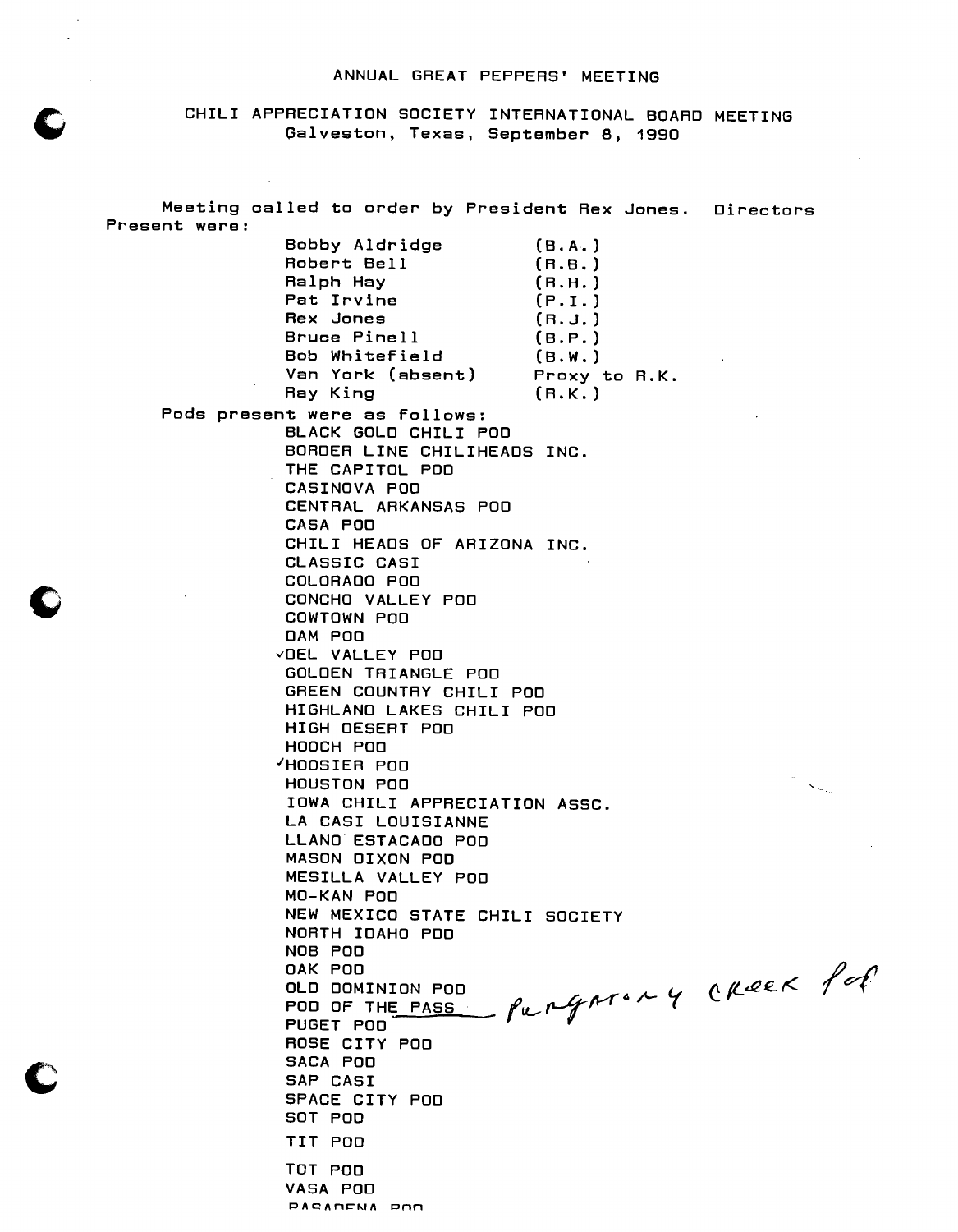Pods not represented were as follows: COLUMBIA RIVER POD ~OILLINGHAM CHILI POD

MID SOUTH POD PIPE POD

PIEDMONT POD

Pods represented, but not voting were as follows:

PACIFIC POD

Harvey West of the Credentials Committee reported that a total of 42 pods met the C.A.S.I. requirements for voting at the annual meeting.

The minutes of the 1989 annual meeting were approved as presented. The financial report was discussed and accepted.

Ralph Hay, Talleymaster, reported that as of September 1, 1990, three hundred fifty four (354) cookoffs had been sanctioned this chili year. Two hundred fifty eight (258) cooks have qualified to cook. Seventy-two (72) show teams have qualified.

Membership report by B.A., we have 128 life members and 677 annual members.

One new pod requested seeding through the credentials committee. Seeded by vote of the Great Peppers was Drip Pod of Del Rio, Texas.

It was decided that Mike Crouch would chair the VIP Party committee at Terlingua.

The following rule changes were approved by majority vote of the Great Peppers:

II Chili Judging Procedure

(5) (E) No Smoking-Smoking is not allowed in the judging area during the chili judging process.

- (5) (H) After 'outside' add 'and on the lid'.
- (5).(J) Change 'score' to 'scored' in the first sentence.
- III Showmanship Rules
- (2) (A) Performance Showmanship teams

Change last sentence to read: (traveling is allowed, and traveling show teams will be judged while traveling around the cookoff.

(2) (0) Change to read: Decisions on volume and power source are at the discretion of the C.A.S.I. official monitoring the cookoff.

IV Showmanship Judging Procedure

- (A) (4) After cookoff, add: 'if applicable'.
- V The C.A.S.I. Sanctioned Cookoff

(A) (5) Change to: The number of cooks required to sanction a cookoff shall be fifteen (15) regardless of the number of state cookoffs in any given chili year.

Page 11 

- B (B) Change second sentence to read: If a group chooses to use a location previously used by another sponsoring organization, it must apply to the CASI Executive Director for written approval to use the same location.
- (4) (A) Change to read: A minor infraction will result in a reprimand letter from the Executive Director to the cookoff promoter and regional referee for that region. A more serious infraction will be published in the Goat Gap Gazette and/or official CASI publication. The fact that the cookoff is on probation must also be stated in the next year's entry forms and in all advertising for that that cookoff. The CASI official refereeing the next year's cookoff must certify on the tally sheet that all CASI rules, procedures and policies have been followed in order for the probation to be lifted. Participants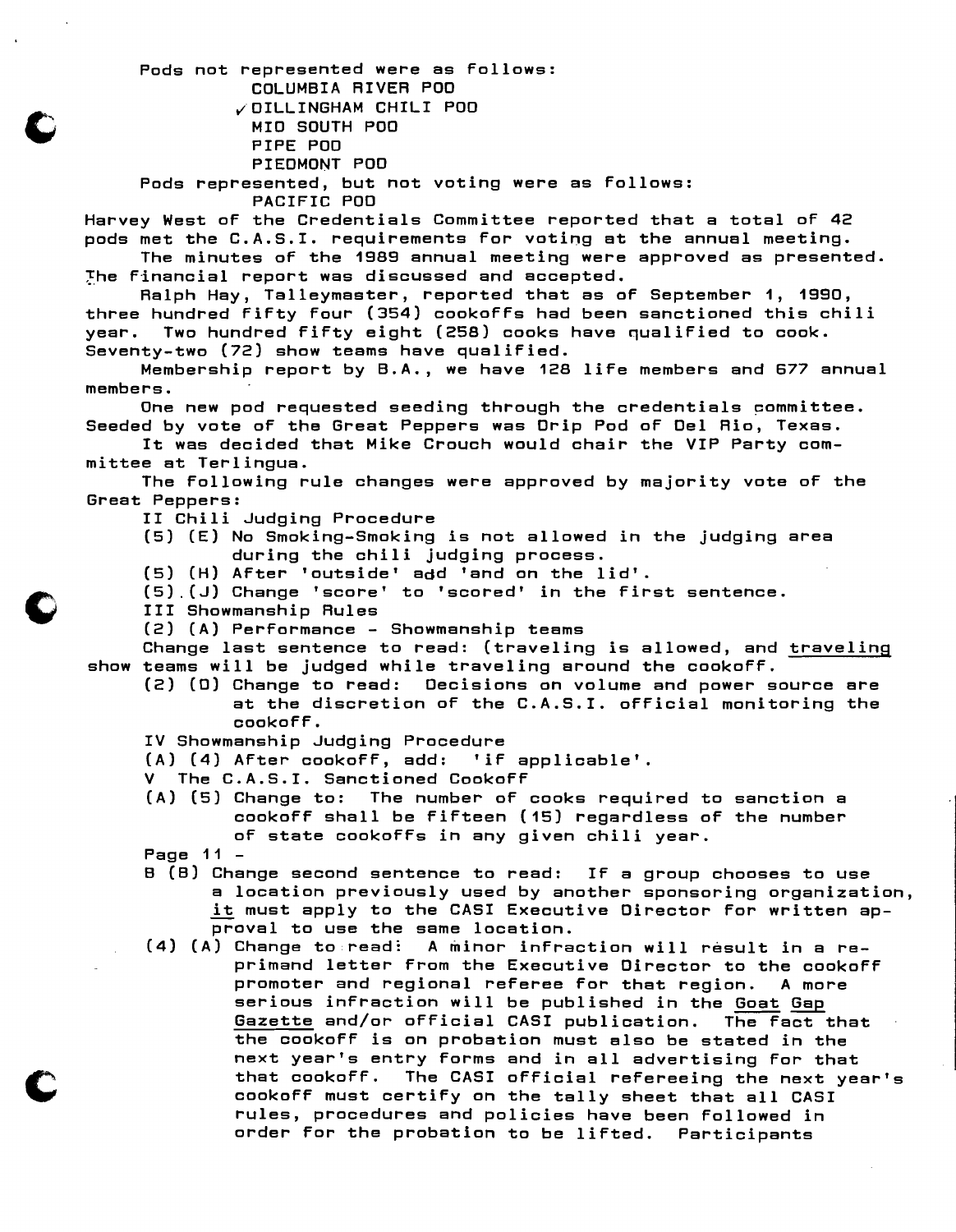will not be penalized and will receive points for the CASI Terlingua International Chili Championship even though the cookoff is placed A cookoff placed on probation in two or more consecutive years may be suspended at the discretion of the CASI Board of Directors.

(4)(C) Any person other than the CASI designated referee who protests the cookoff for any infraction of the rules should submit the protest within fifteen (15) days in writing to the Executive Director accompanied by a check payable to CASI in the amount of \$20.00. This sum will be returned to the individual filing the protest if the infraction is deemed sufficient to warrant probation for the cookoff.

Page 12 -

A(13) Add before last sentence: For State men's championships, the state required minimum of cooks must be met by male cooks; conversely, for State women's championships, the state required minimum of cooks must be met by female cooks.

A(4) Change to read as follows: State, Regional and International Championships should have CASI Regional Referee, CASI Great Pepper or CASI designated official as head judge who is responsible for the judging process. Open Championships must also have a CASI referee (aside from the head judge) to fulfill the duties as outlined under CASI COOKOFF REFEREE DUTIES (page 29). (PCP, SOT)

Page 24

1. HEAD JUDGE DUTIES AND RESPONSIBILITIES

Add at end of first sentence: , but must be a chilihead or other individual with knowledge of CASI rules, regulations and procedures.

 $A(3)$  Add to sentence 'head show judge' and change 'and tally person' to 'tallying'. Sentence would then read: Obtain personnel for turn-in, table monitors, head show judge (who shall remain anonymous), and tallying.

Page 40 - CASI AFFILIATED PODS

12.01. Following Board action in Dedember, 1989, and February, 1990, this section should read as follows:

1. A Pod must meet the following criteria for CASI affiliation and sanctioning: Ī

(a) Work for the benefit and promotion of chili through CASI only.

(b) Maintain a paid membership of at least 25 members.

(c) Hold an annual election of officers.

(d) Hold a CASI pod cookoff during the chili year.

(e) The Great Pepper or authorized alternate pod officer (alternates being Pepper Popper, Secretary, Treasurer, or the incoming officers of same) shall attend the annual Great Peppers' meeting. Only one pod representative can vote and/or represent the pod proxy at the annual CASI Great Pepper's Meeting. If a pod is not represented at the annual Great Peppers' Meeting, the pod will be placed on probation. If the pod is not represented at the following annual Great Peppers' Meeting, the pod will be suspended.

12.01. All pods shall adjust their fiscal year to coincide with the CASI chili year (10/1 through 9/30).

12.02. All CASI directors, Great Peppers, Pod Officers, Regional Referees, and area referees must be members of CASI and support the j CASI Teringua International Championship.

Motion by Garner Albus to let Tit Pod of Amarillo host the Southwest<br>Open in 1991. Motion seconded by Frank Fox. Passed unanimous. Motion seconded by Frank Fox. Passed unanimous.

Motion by Myrle Coultass to have the Four Corner Regional in Pine,<br>Arizona. Motion seconded by Pat Irvine. Passed unanimous. Motion seconded by Pat Irvine. Passed unanimous.

Motion by Mike Baldwin to have Northwest Open in Issaquah Washington.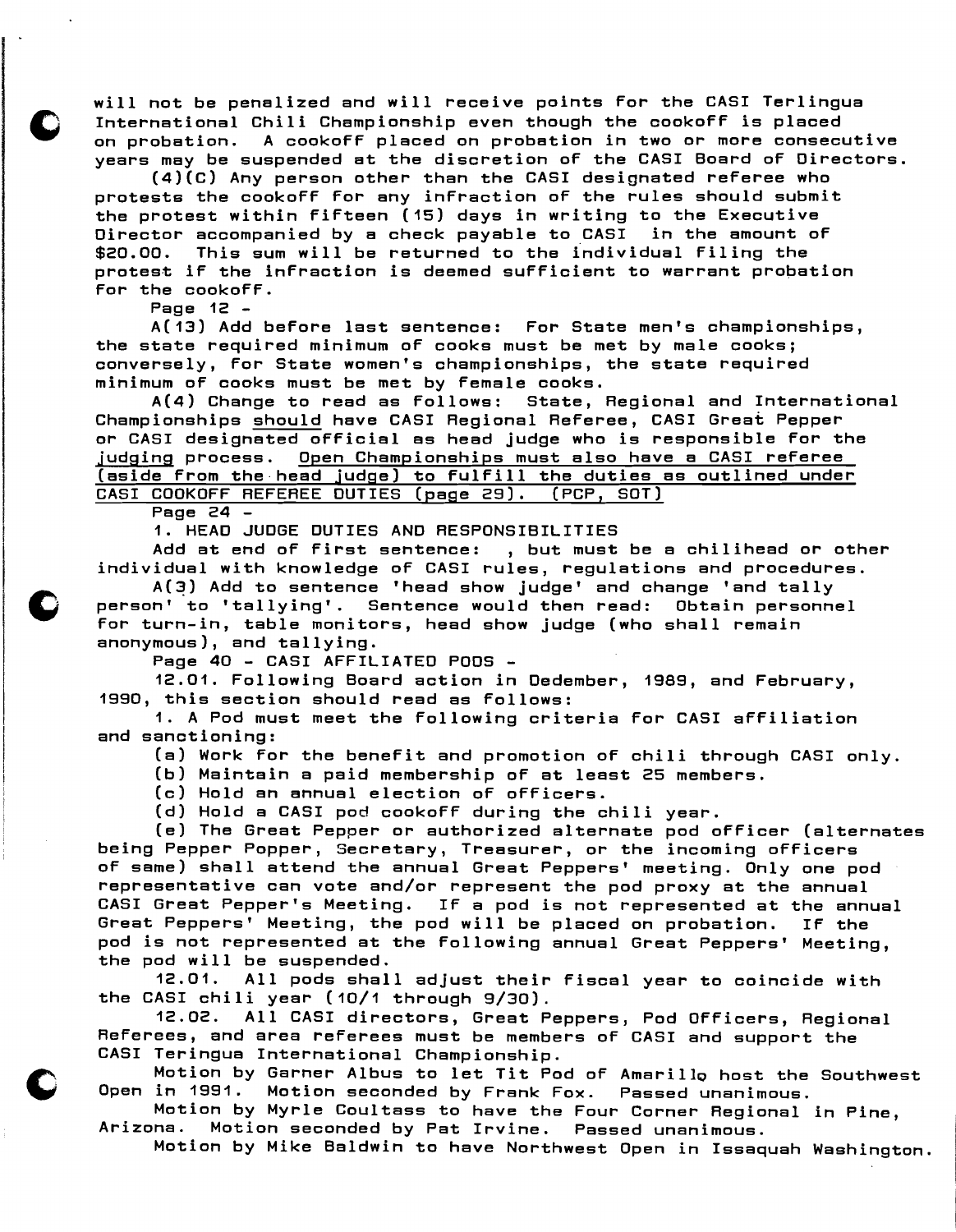Seconded by Pat Irvine. Passed unanimous.

Motion by Johnny Bear to grant waver to Arizona for a Mens and Ladies State Dpen. Seconded by Frank Fox. Passed unanimous.

Motion by Frank Fox to hold 1992 Great Peppers' Meeting in San<br>Antonio, Texas. Seconded by R.N. Dunagan. Passed unanimous. Seconded by R.N. Dunagan. Passed unanimous.

The following individuals seeking the office of Executive Director address the assembly. They were Hut Brown and Harvey West. Elected to the office of Executive Director for 1991 was Hut Brown.

The following individuals seeking the office of Director address the assembly: Larry Burris, Lil Drake, Irene Duffield, Bobby Aldridge, Bob Whitefield, Mryle Coultass, John Coffey, Frank Murphy and Ken Hudspeth. Elected to the Board of Directors for three year terms were Bobby Aldridge and Bob Whitefield. Elected for a two year term following are-balloting between Larry Burris and Nancy Spinks was Nancy Spinks.

Pat Irvine announced that the board had selected Billy Simpson of the Black Gold. Pod and Judy Dyke of the Rose City Pod as Great Peppers of the year.

Pat Irvine announced the Chili Heads of the year were: James King,<br>' Simoson and Ken Large, (all members of the Black Gold Pod). They Billy Simpson and Ken Large, (all members of the Black Gold Pod). were recognized for their tireless efforts on behalf of Rancho CASI de los Chisos.

The meeting recessed for the Board to elect their officers for 1991. Rex Jones announced the results:

Rex Jones- President

Ralph Hay- Vice President and Tallymaster

Robert Bell- Secretary

Bob Whitefield- Treasurer and Membership

Newsletter Chairman- Bobby Aldridge

Sponsorship Co-Chairman- Ray King, Bruce Pinnell

Historian and Publicity- Nancy Spinks

The annual meeting adjourned.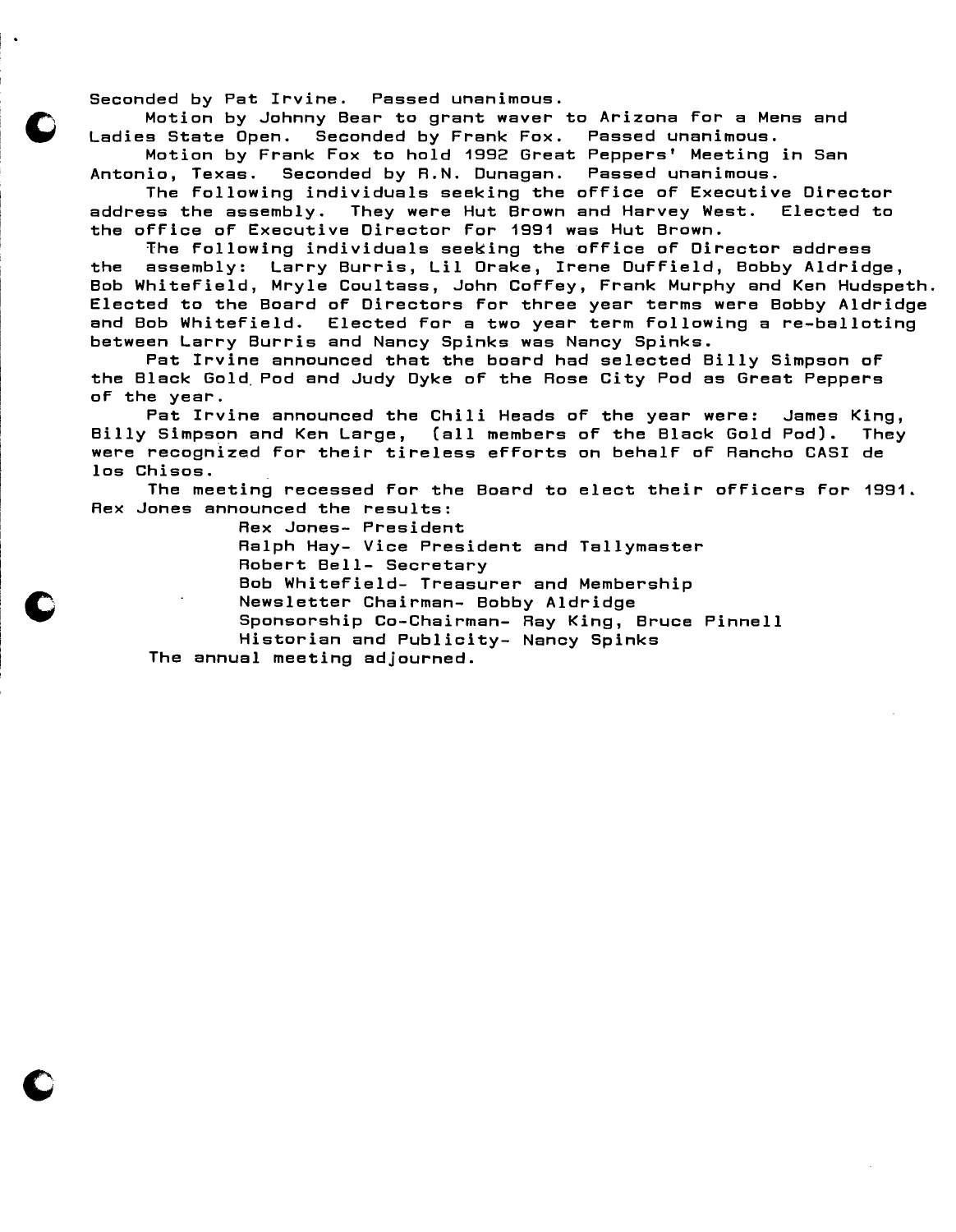Regional Piféres Directs n 10 AM of Derlingen of Old 30% **AGENDA** A TRANSVAL MEETING OF C ABNUAL ME CHILI APPRECIATION SOCIETY INTERNATIONAL, INC. September 8, 1990 - GALVESTON TEXAS REGISTRATION (Credentials Committee) 8:00-9:00 a.m. 9:00 PRESENTATION/SEATING of SANCTIONED PODS (Credentials Committee)  $\checkmark$ CALL TO ORDER (CASI PRESIDENT)  $\nu$  A. WELCOME (HOST PODS)<br> $\nu$ B. RESPONSE (CASI PRESIDENT)  $\hat{\mathcal{L}}$ . PRESIDENT'S MESSAGE (PRESIDENT)  $\sqrt{D}$ . PAST MINUTES (SECRETARY) FINANCIAL REPORT (TREASURER) REPORT OF TALLYMASTER MEMBERSHIP REPORT ( ALDRIDGE:)  $\frac{1}{2}$ H. SPONSORSHIP REPORT (KING, PINNELL) ~EEDING OF NEW PODS (PRES/E.D./CRED COM) 1 (GPS/DIRS vote on seeding new pods<br>1999 CALL FOR UNFINISHED BUSINESS<br>2004 - CALL STATUS OF SERVICE MARK REGIST  $\chi$ v  $V$ A. STATUS OF SERVICE MARK REGISTRATIONS  $\checkmark$ B. STATUS OF SITE PREPARATION - TICC - $\overleftarrow\downarrow$ <br> $\checkmark$ C. TERLINGUA INTERNATIONAL CHILI  $\sim$ TERLINGUA INTERNATIONAL CHILI \::J \V,' ,(~ t-f,....*cu*  CHAMPIONSHIP (PLANS/VOLUNTEERS, ETC.) D. OTHER UNFINISHED BUSINESS CALL FOR DISCUSSION OF NEW BUSINESS CALL FOR DISCUSSION OF NEW BUSINESS CHANGE PROPOSALS .<br>on Chanzier /1990-91 pper 1. PRESENTATION AND VOTE ON RULES  $V_{\text{C}}^{\text{B}}$ .<br> $V_{\text{E}}$ . SELECTION OF SITES FOR 1990-91 OPENS ;V""U REPORT FROM 1990 GP MEETING COMMITTEE  $\omega_{\alpha}$ REQUESTS FOR WAIVERS 1990-91  $D$ .  $\mathcal{A} \subset \mathbb{R}^N$ SELECTION OF SITE FOR 1991 GP MEETING  $\div$   $\mathcal{W}$  : in  $\mathcal{L}_{1}$  ,  $\mathcal{L}_{1}$  $\begin{array}{c} \texttt{F.} \ \texttt{G.} \end{array}$ OTHER NEW BUSINESS  $^{\prime}$ ,  $q\sim \sqrt{2\pi}$  $(\mathcal{O})$  .  $\mathcal{O}$  ,  $\mathcal{O}$  ,  $\mathcal{O}$ ELECTION OF REGIONAL REFEREES  $\checkmark w$ <sub>iv</sub>  $\mathcal{A}^{\mathcal{A}^{\prime}}$  .  $\mathcal{A}^{\prime}$ ا فت سطح H. ELECTION OF DIRECTORS/EXEC DIRECTOR ',"',,! *t,!."I·,/*  I. CALL FOR NEXT REGULARLY SCHEDULED  $\int_{\gamma_1/\gamma_2}^{\gamma_2/\gamma_1} A^{\gamma_2/\gamma_2}$  $\mathcal{O}$ MEETING *t...*  J . ADJOURN  $p \in \mathbb{R}^{n \times n}$  $``\cdot'$  '/ ( , , , ,  $\mathbb{C} \subset \mathbb{C}$  ,  $\mathbb{C} \mathbb{C}$ 'j '" - I ;., y.l *.,.j*   $\bigvee$  , , ,  $\lambda_{\mu_{\mathcal{C}}}$  )  $\checkmark$  $\lambda_{\mathcal{P}_{\mathcal{F}}}$  $\mathcal{L}$  $~\cdot~$   $~\cdot~$   $~\cdot~$   $~\cdot~$   $~\cdot~$   $~\cdot~$   $~\cdot~$   $~\cdot~$   $~\cdot~$   $~\cdot~$   $~\cdot~$   $~\cdot~$   $~\cdot~$   $~\cdot~$   $~\cdot~$   $~\cdot~$   $~\cdot~$   $~\cdot~$   $~\cdot~$   $~\cdot~$   $~\cdot~$   $~\cdot~$   $~\cdot~$   $~\cdot~$   $~\cdot~$   $~\cdot~$   $~\cdot~$   $~\cdot~$   $~\cdot~$   $~\cdot~$   $~\cdot~$   $~\cdot$ r .., ,  $\langle v^{\omega} \rangle$ r:- , *,i*J .. '.. \_~ *J* } ~J "'", J' ' .. /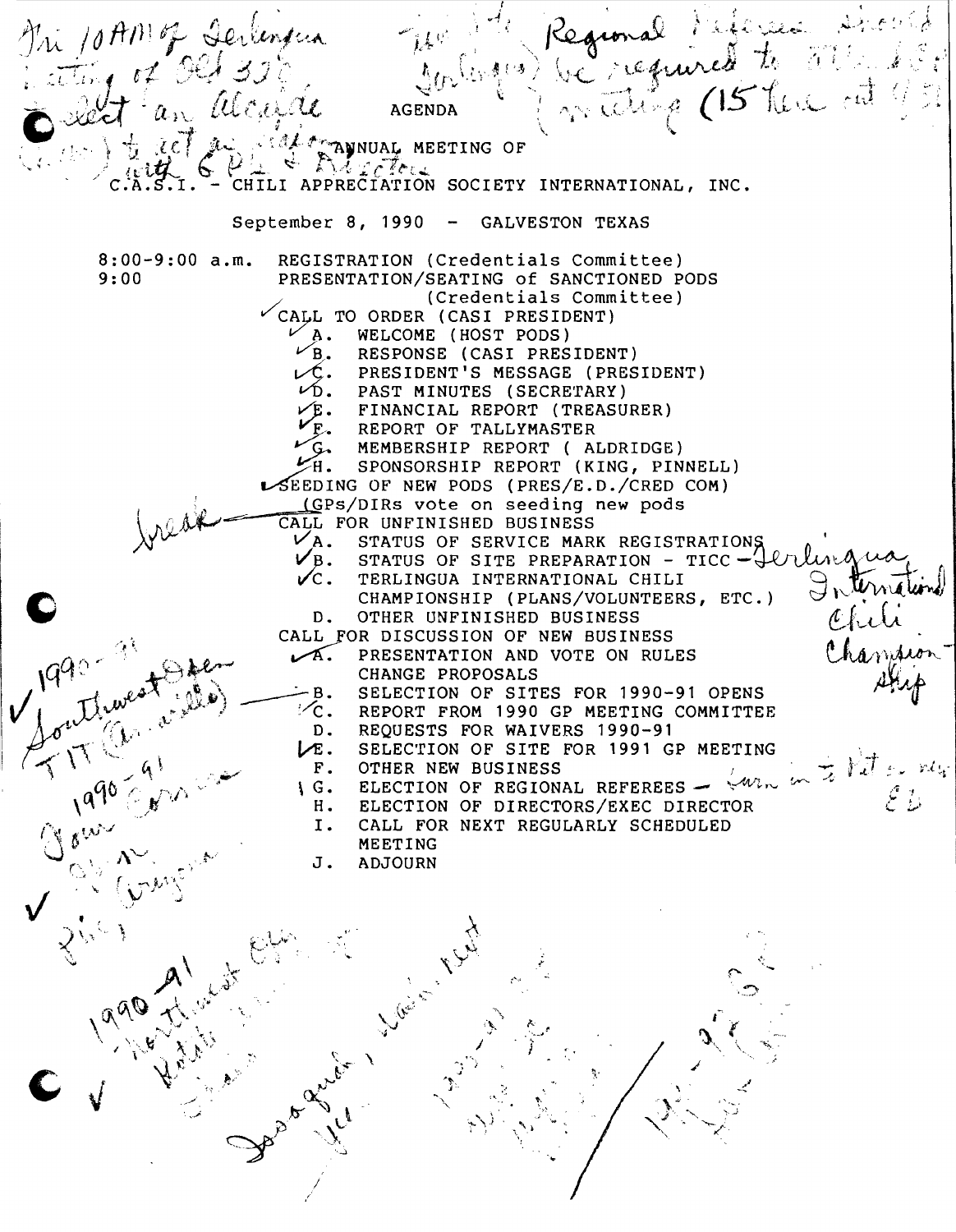

August 29, 1990

I

r

**t**  $\frac{1}{3}$ 

C.A.S.I. - CHILI APPRECIATION SOCIETY INTERNATIONAL, INC.

This is to certify that I A. Vann York do hereby assign my proxy to H. Ray King. H. Ray King has my permission to execute my proxy at his discretion in all matters of C.A.S.I. - CHILI APPRECIATION SOCIETY INTERNATIONAL, INC. business that is conducted prior to the expiration of my term as Director of said Corporation, regardless of how it is spelled in the February 1990 edition of the By-Laws.

This proxy is executed due to the precedent set by the Board of Directors in the Terlingua, Texas meeting when Rex Jones exgcuted Ratph Hay's proxy.

(1, Y am Und A. Vann York

State Of Texas County Of Bexar This instrument was acknowledged before me on August 31, 1990 by A. Vann York.

L (paria



C.A.S.I.-CHILI APPRECIATION SOCIETY INTERNATIONAL, INC. 3326 Wimbledon, Cibolo, TX 78108 • (512) 629-4275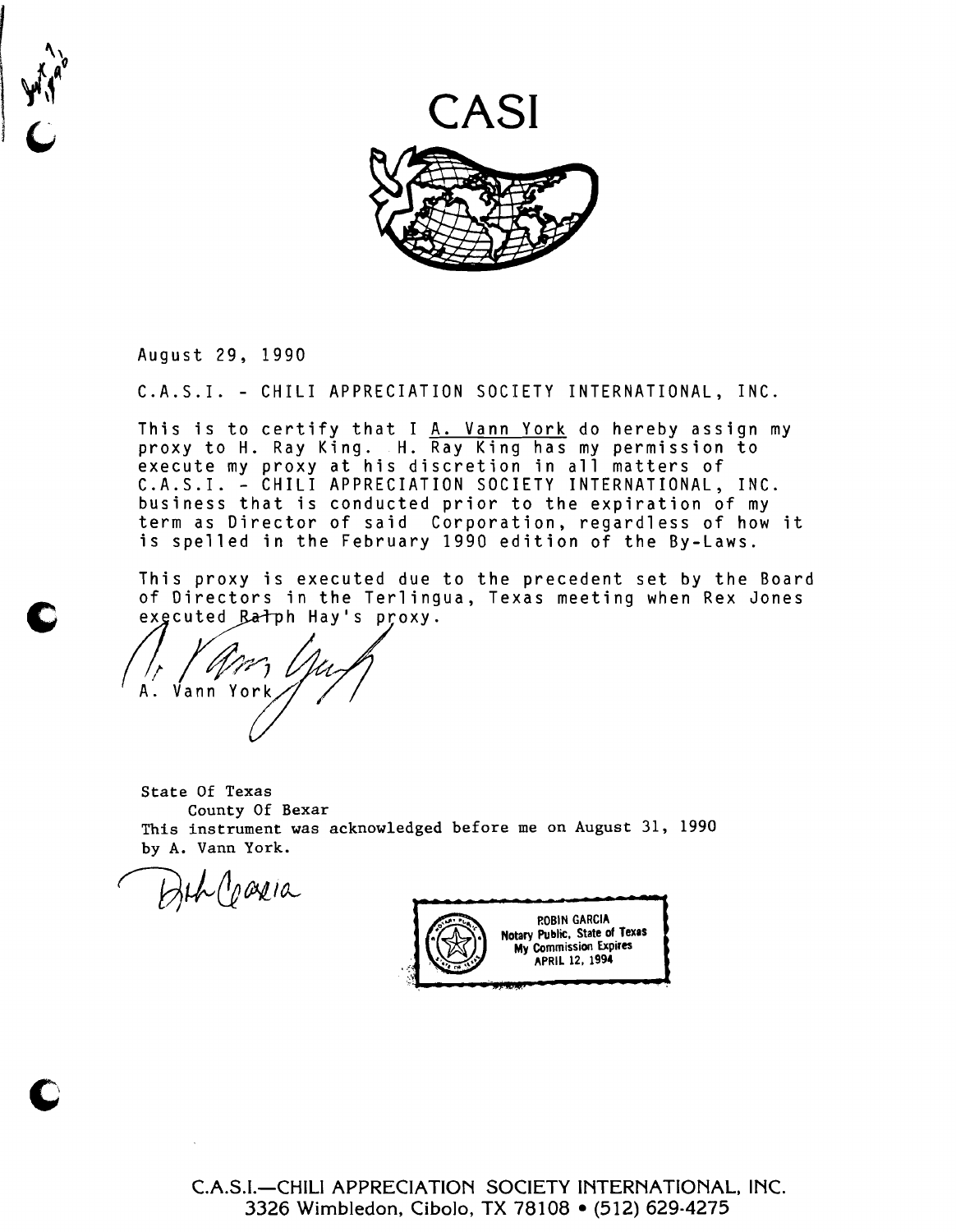C.A.S.I.



TO: C.A.S.I. GREAT PEPPERS/DIRECTORS ...,<br>S.I. GREAT PEPPERS/DIRECTORS<br>HP2<br>L'Irvine, Executive Director (A.A) FROM: Pat I tvine, Executive Director<br>SUBJECT: Rules Changes/ Great Peppers' Meeting - <del>Galveston</del>

SUBJECT: Rules Changes/ Great Peppers' meeting - Galveston<br>All proposed rules and for by laws changes must be submitted<br>to me on or before August 5, 1990. The proposed changes<br>should be numbered to correspond with our exis All proposed rules and to by laws changes must be submitted<br>to me on or before August 5, 1990. The proposed changes should be numbered to correspond with our existing rules. by Laws.

 $\mathbf{r}$ 

All of you should have received information from Bon-Hartin, Committee Chairman, concerning the Great Peppers' Meeting in  $G$ alveston. If you have not, please contact  $B$ on at  $133+9$ Raven Flight Drive, Houston, TX - 77429. His phone number is '-J13-890-2241. Reservations at the Out ex Hotel must be made before August 16, 1990. The hotel phone number is  $1 - 800 - 392 - 4285.$ 

**注意を受ける**<br>1992年9月

ann (Sain Sandhaidhichtean<br>I

ta<br>1990<br>1990 in diamana.<br>I  $\frac{1}{2}$ J l

j

This year's nominating committee is: Bill Cook, Chairman 6418 Casa Vista Drive, Garland, TX 75043 (214) 226-4009

Dee Hay Johnye Bayer Harri man Paş**á\**ena, TX 77501  $(7/13)$  475-1660

Irene Duffield 4923 Rollingfield Drive San Antonio, TX 78228

Anyone wishing to run for the Board of Directors or Executive Director should contact a member of the committee and furnish information concerning your involvement with C.A.S.I. and chili.

C. A.S.I.-CHILI APPRECIATION SOCIETY INTERNATIONAL, INC.

President  $\boxtimes$  Executive Director  $\Box$ <br>
Rex Jones Pat Irvine Rex Jones Pat Irvine Ralph Hay Ralph Hay Ralph Hay Ralph Hay Ralph Hay Ralph Hay P.O. Box 31183 P.O. Box 1251 P.O. Box 1261 P.O. Box 1561 P.O. Box 1561 P.O. Box 1561<br>Dallas, Texas 75231 Seguin, Texas 78155 Pasadena, Texas 77501  $(214)$  327-7163 (512) 372-0229 (512) 372-4811<br>Fax (512) 372-5134

| Tallymaster          |
|----------------------|
| Ralph Hay            |
| P.O. Box 1561        |
| Pasadena, Texas 7750 |
| $(713)$ 475-1660     |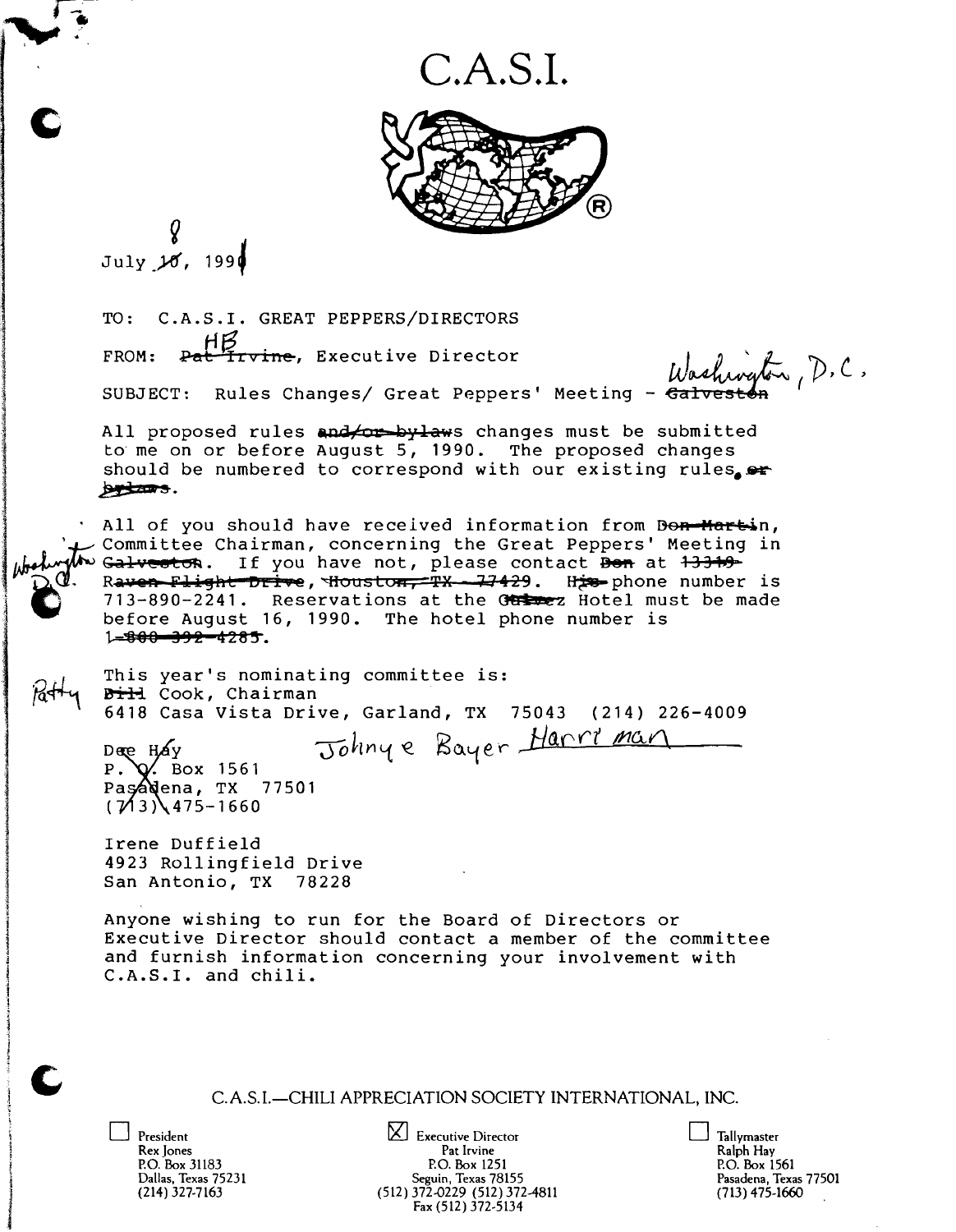~. July 10, 1990 **diP-**

*r-.a* 

. 1 *<u>interstrum</u>* I 1 ,I

I

Page 2  $\beta$  1  $D$  Ualler  $\kappa$ -There have been several changes in Great Peppers recently. Changes are as follows: HOOSIER POD - Jacqui Magenheimer, 597 Shady Creed Dr.,<br>Greenwood, Indiana 46142 (317-882-8292) Greenwood, Indiana 46142 Ī IOWA CHILI APPRECIATION ASSOCIATION - Gary Christensen, 1222 10th St NW, Cedar Rapids, Iowa 52405 (319 - 365-8387) MASON-DIXON POD - Debbie Watkins, 18808 Hillcrest Avenue, Parkton, Maryland 21120 (301) 771-2283 MESILLA VALLEY POD - Louis L. Robinson, 640 Oasis,  $~\epsilon$ haparral, New Mexico 88021 (505-824-4666) NORTH OF BRAZOS POD - Mike Riordan, 3409 Arthur, Wichita Falls, TX 76308 (817-692-6447) TALL IN TEXAS POD - Garnier Albus, 4416 South Fannin, Amarillo, Texas 79110 (806-353-0500)

Please update your records to reflect these changes.

The C.A/S.I. Board of Directors will meet in Houston at the Doublexree Airport Notel on August 11, 1990. It anyone wishes to attend or provide imput for the meetim please contact me or any other member of the Board of Directors.

The deadline for articles for the Terlingua Trails is August 1, 1990. Please submit them to Bobby Aldridge,<br>706 Woodvale, Shreveport, LA 71115. 706 Woodvale, Shreveport, LA

The Great Peppers' Meeting is shaping up nicely. Nouston, Space 214, and Pasadura Pods are working very hard to make the 1996 Great Peppers' Meeting in Galury the best ever. There will be more information  $l$  and  $r$ , but everyone plan to attend the G.P. Meeting on September 8, 1990. I look forward to seeing everyone there .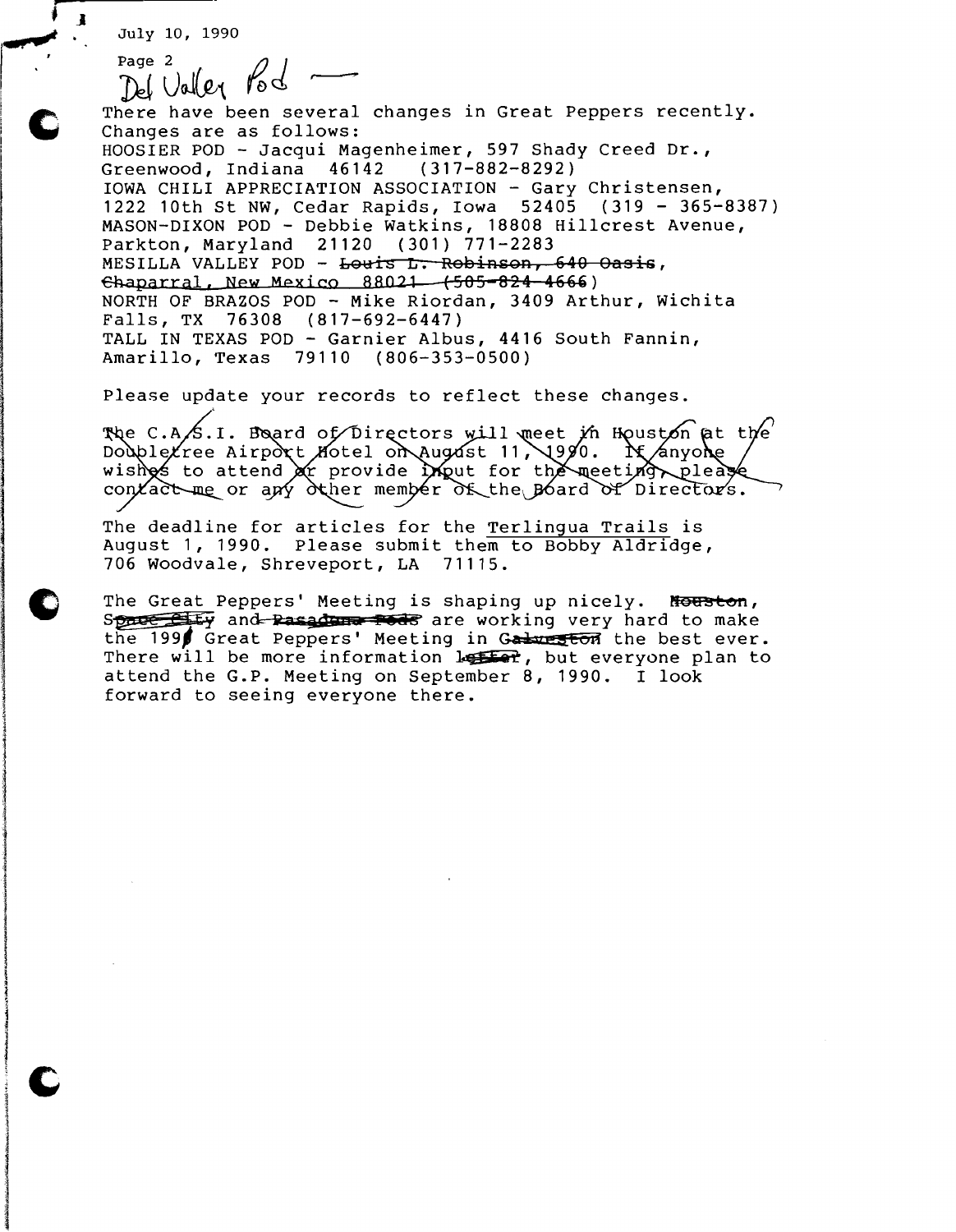## **TOPIC: setting Judging Rules In Addition To suggested Judging procedure**

- Currently: The rules provide for chili cooking rules and showmanship rules. The CASI rules only provide for judging procedures or suggestions.
- Proposed: A separate set of judging rules should be separated from the suggested procedure and incorporated in the CASI rules.
- Discussion: There are quite a few "musts" in the judging procedure: You must use a clean spoon for each bite; you must judge on five criteria; you must use whole numbers on the judging sheet.

c

Why not take the "musts" and create a subset of rules, leaving the suggestions for proper procedure apart for guidelines?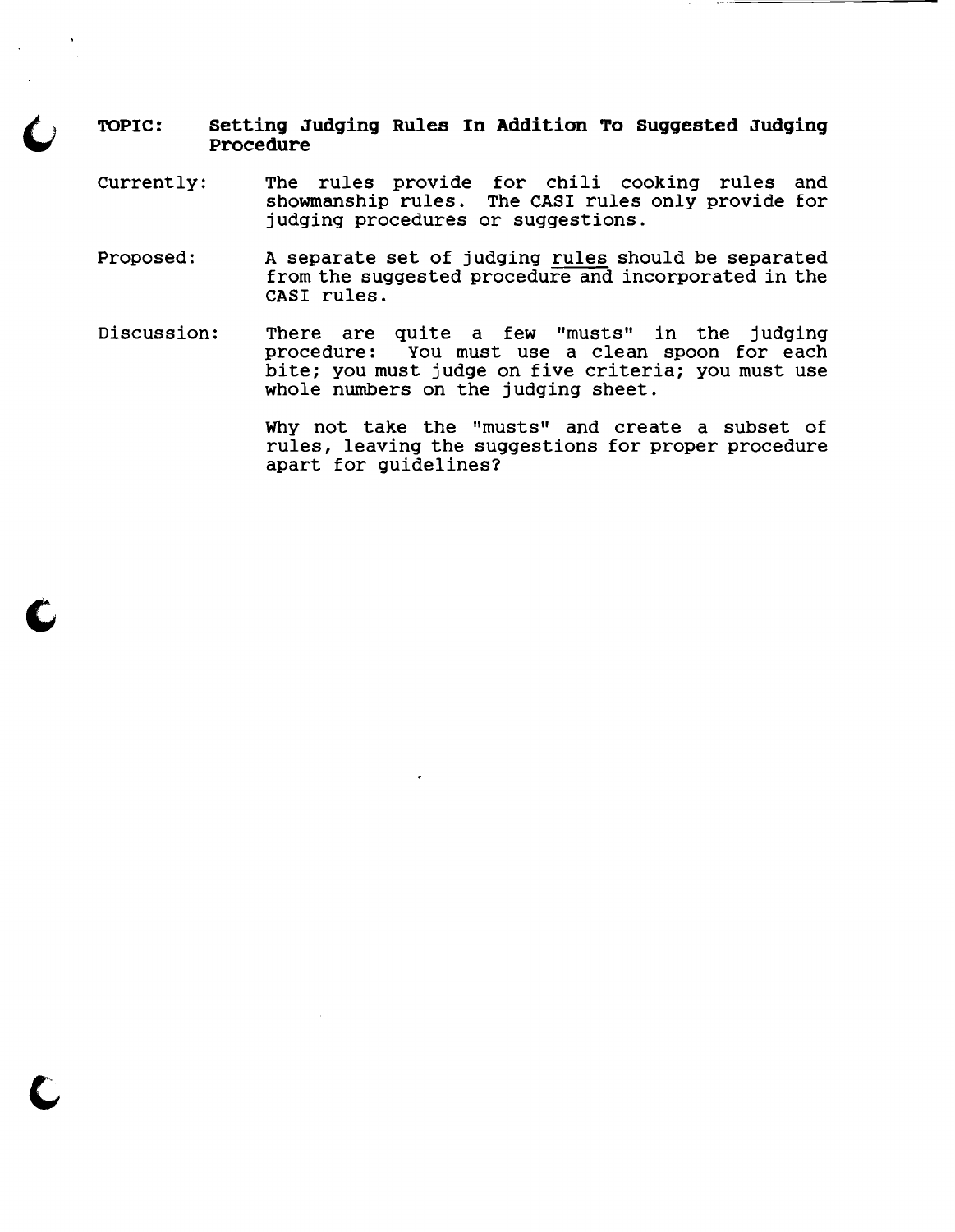# TOPIC: Protecting Judging Cups  $1, 1, ...$

Currently: Page 1, Chili Cooking Rules (*intimin<sup>t</sup>*),  $\frac{\mu}{\mu}$  on  $\frac{\mu}{\mu}$  . (not  $\frac{\mu}{\mu}$ )

4. PROTECTING YOUR JUDGING CUP - Once judging cops are issued, they head cook is responsible (they judging cup. Cooks must not remove or tamper with the number on the outside of the cup,. Cany marked or  $\int$ altered cup will be disqualified;  $\int_{\Gamma} \mathcal{L} \mathcal{L} \mathcal{L} \mathcal{L} \mathcal{L} \mathcal{L} \mathcal{L} \mathcal{L} \mathcal{L} \mathcal{L} \mathcal{L} \mathcal{L} \mathcal{L} \mathcal{L} \mathcal{L} \mathcal{L} \mathcal{L} \mathcal{L} \mathcal{L} \mathcal{L} \mathcal{L} \mathcal{L} \mathcal{L} \mathcal{L} \mathcal{L} \mathcal{L} \mathcal{L} \mathcal{L} \mathcal{L} \mathcal{L} \$ alucted out will be alsqualified.  $\int_{\mathcal{L}} \int_{\mathcal{M}} \int_{\mathcal{M}}^{\mathcal{M}} \int_{\mathcal{L}}^{\mathcal{M}} \int_{\mathcal{L}}^{\mathcal{M}} \int_{\mathcal{L}}^{\mathcal{M}} \int_{\mathcal{L}}^{\mathcal{M}} \int_{\mathcal{L}}^{\mathcal{M}} \int_{\mathcal{L}}^{\mathcal{M}} \int_{\mathcal{L}}^{\mathcal{M}} \int_{\mathcal{L}}^{\mathcal{M}} \int_{\mathcal{L}}^{\mathcal{M}} \int_{\mathcal{L$ 

issued, each head cook is responsible his/her the number on the outside of the cup. Any marked or altered cup will be disqualified. judging cup. Cooks must not remove or tamper with

> Add as last sentenee: "If a judging  $cup$  becomes damaged or  $1s$ -lost, the head cook must report to the Mead judge or CASI cookoff official to obtain a replacement cup, surrender the damaged cup duplicate replacement cup, surrender the damaged cup duplicate<br>ticket, and sign the replacement cup duplicate ticket in the presence of the head judge or CASI  $\prime$ cookoff official. Any map the lie all judge of CASI<br>cookoff official. Any map the team ment of must be

Discussion: This should be a part of the rules since a upper

Hum in or

*-jwrY*hf

 $\int_{1}^{4}$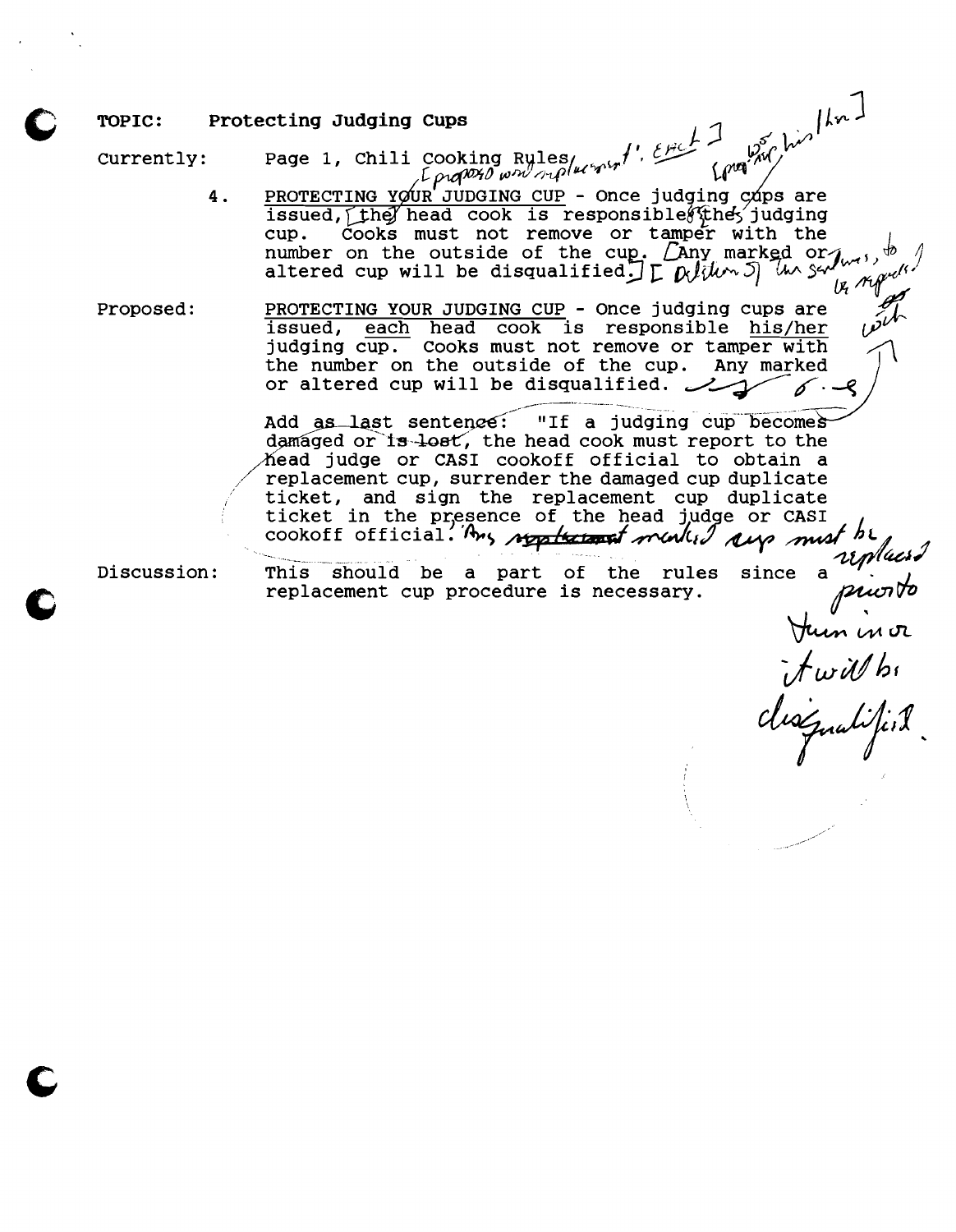#### TOPIC: Filing cups

Currently: Page 1, Chili cooking Rules

5. FILING CUPS - Cooks should place their chili in the  $\frac{1}{2}$  independently cup (2/3 to 3/4 full) and bring it to 9.  $\frac{1}{2}$ Judging cup (2/3 to 3/4 full) and bring it to  $d_{\mathcal{U}}$ <br>designated place at a set judging time.  $_{\mathcal{U}\mathcal{U}}$ 

l,

j.

Proposed: Replace the entire section with new language, and separate "Chili Turn In" from "Filing Cups":

> Cups should be filled to the mark designated at the  $\sim$  - cups should be filled to the mark designated at the  $\sim$  cooks meeting, usually the lower ridge of the top  $\sim$  $\overline{\phantom{a}}$  of the cup.

6. CHILI TURN IN. Chili shall be turned in at the designated place at the previously set turn-in time.

Discussion: Stating that the cups should be 2/3 to 3/4 full is<br>not realistic. Cups vary in size, and that cups vary in size, and that flexibility should be accommodated. By leaving the designation of the amount of chili to be turned in, you ensure uniformity and no cup should disqualified because of being improperly filled and thus marked.

> separating the chili turn in from filing cups only makes sense, since a person would not normally look under the heading of filling a cup to find out about turn-in procedure.

Any changes should also be reflected on page 22.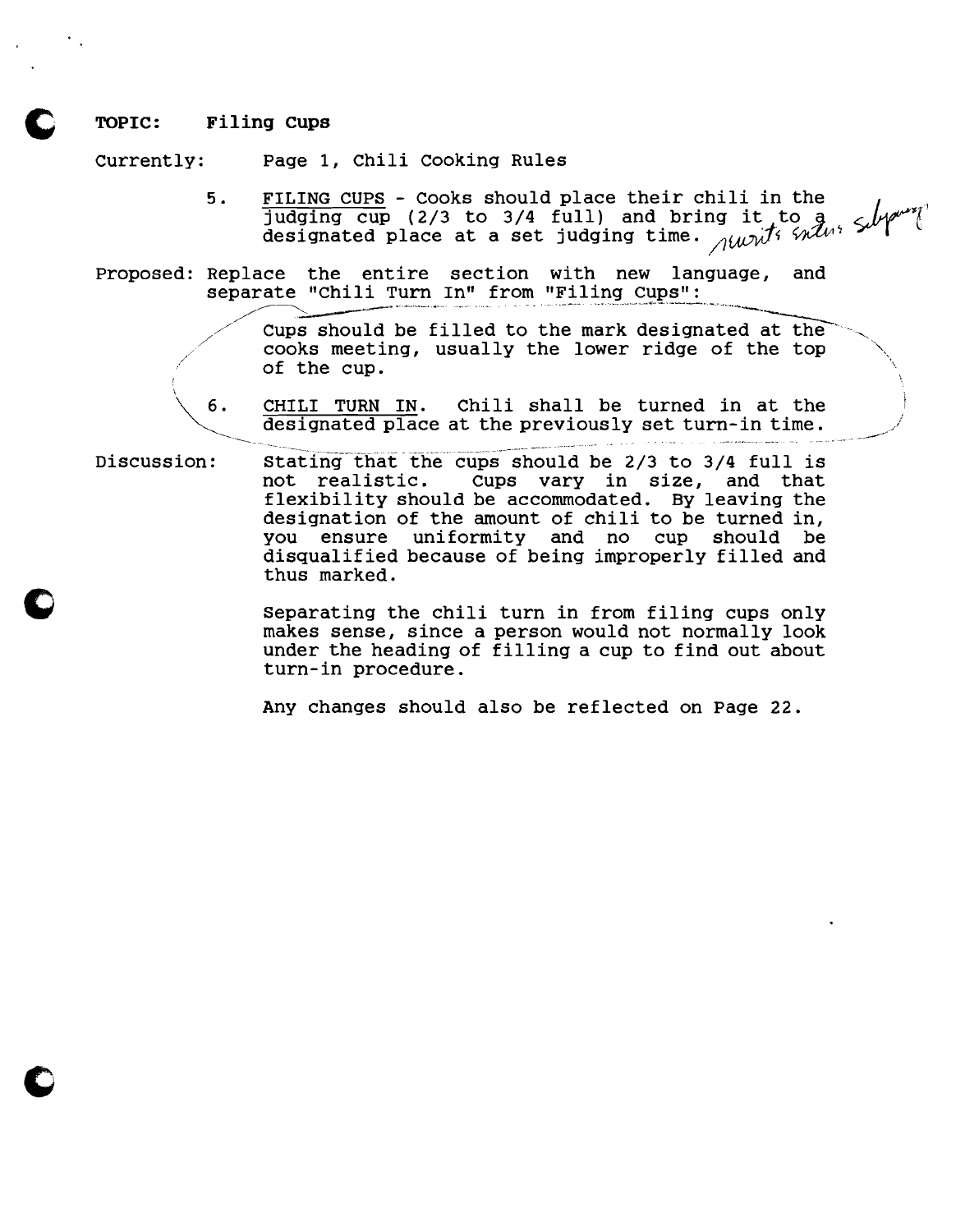#### TOPIC: Selection of Chili Judges

currently: page 3, Chili Judging Procedure

-~.'- ~~ ... '-..

2. SELECTION OF CHILI JUDGES - Judging will be done using preliminary and final judges; and when applicable, semi-final judges. (Five or six judges per table is suggested.)

Proposed: Change Paragraph title to "Chili Judges".

Add: (Five or six judges per preliminary table is suggested; eight or more judges for the final table is suggested.)

Move the phrase" (18 years or older)" from the first subparagraph to the main paragraph.

The proposed paragraph would then read: ......

 $\mathcal{Q}$ . CHILI JUDGES, - Judging will be done using preliminary  $\mathcal{U}$  semi-final (if necessary), and final  $\mathcal{A}$ judges $\Delta P$ )Judges must be at least 18 years of age.  $\mathcal{I}$  $\sqrt{\frac{1}{2}}$  Five or six judges per preliminary table is suggested $f$  eight or more judges for the final table is suggested. ----------.\_-..\_.. . .

Discussion: This revision provides clarification of the rules and consolidates main chili judge information into one paragraph.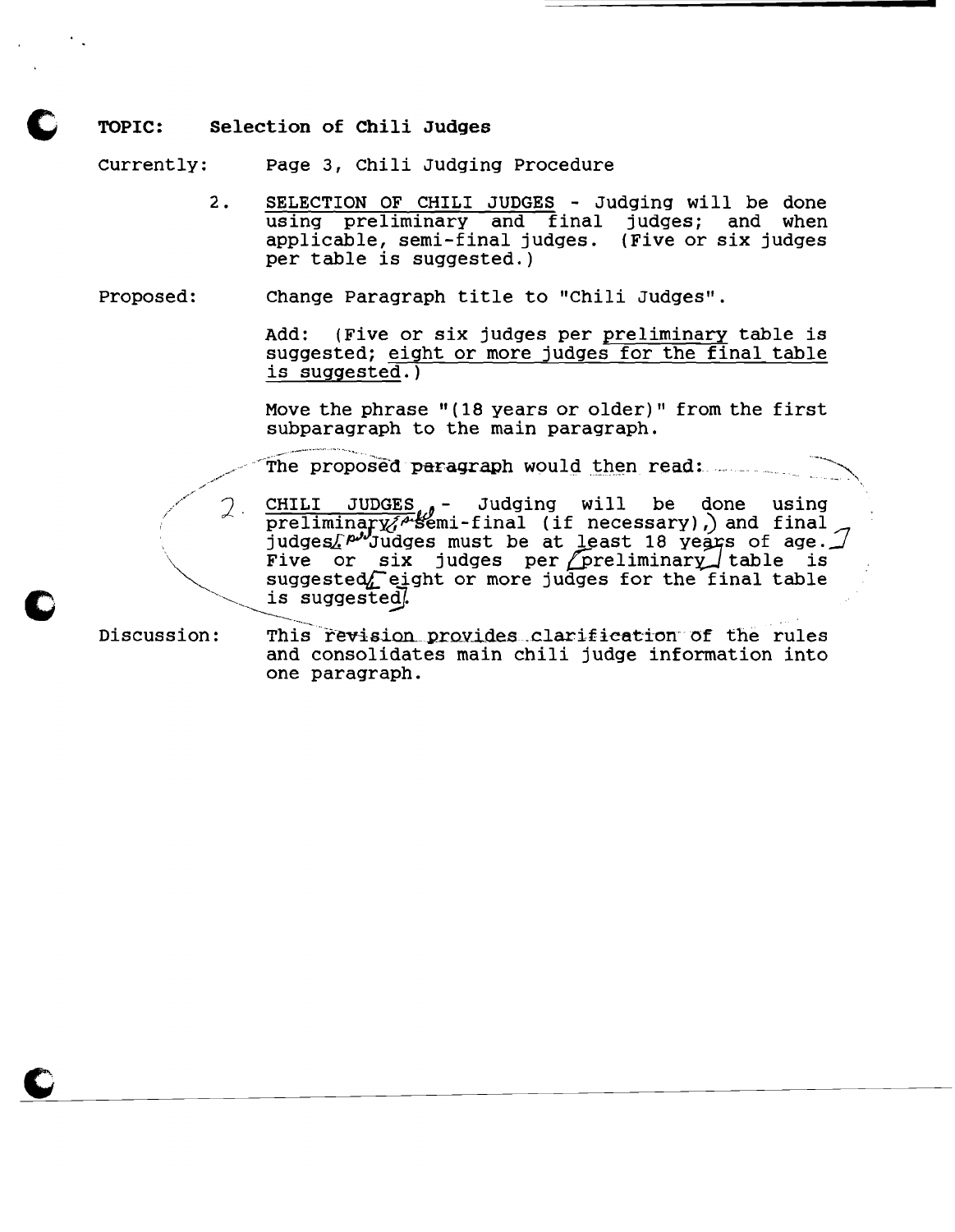#### TOPIC: Checking In Judging Cups

Currently: Page 4, Chili Judging Procedure

- 5.d. TABLE MONITORS Each judging table should have a knowledgeable table monitor to control table talk  $\ddot{\phantom{a}}$
- Proposed: 5.d. TABLE MONITORS Each judging table should have a knowledgeable table monitor to provide and reinforce judging rules and guidelines, control table talk.  $\mathbf{L} = \mathbf{L}$
- Discussion: Although it is the prerogative of the head judge to provide the rules or to let the table monitors do so themselves, this is at least "in writing" that so themselves, this is at least "in writing" that<br>it is one of the duties of a table monitor to enforce the CASI judging procedure.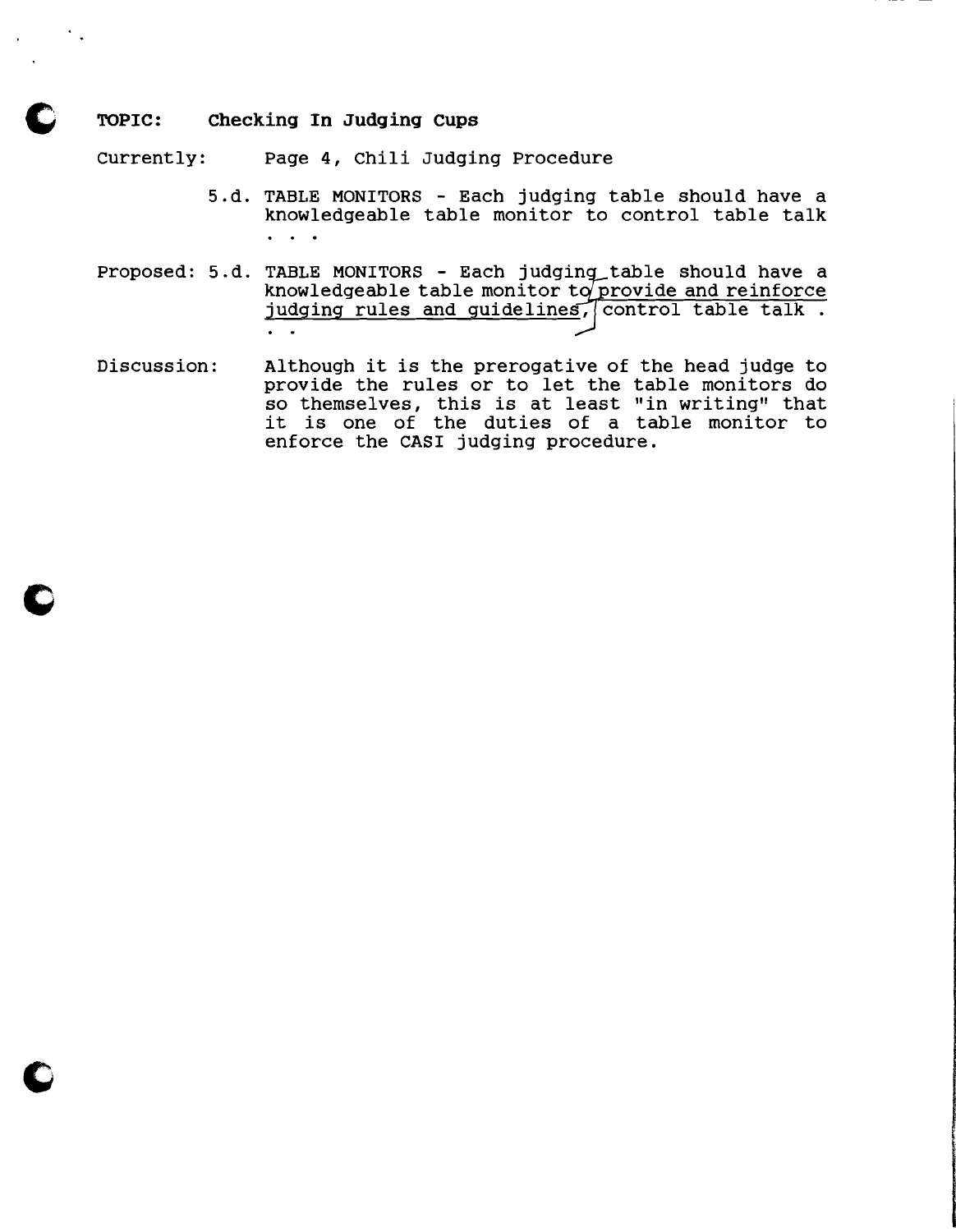#### **TOPIC: Tabulating Results**

currently: Page 5, Chili Judging procedure

Fage 5, Chili Judging Procedure<br>6.a. TIE BREAKING (FINAL TABLE) - A minimum of three / Judging sheets may be pulled  $\phi$  and  $\phi$  and  $\phi$  and  $\phi$ ,  $\phi$  $p$  ) udging sheets may be pulled secretly and at random,<br> $p$  before any judging sheets have been tabulated, to  $p$   $\gamma$ be used for tie breaking.) If necessary, a tie be used for tie breaking. The necessary, a tie<br>breaking panel of three (3) judges will be used to break ties on the final judging table. These judges must be composed of persons who have not cooked or judged that day.

Proposed: Delete: ". . . may be pulled secretly and".

Add: ". . . at random, marked, and included with the remainder of the judging sheets. These marked sheets are to be used in tie breaking.

 $\begin{array}{c}\n \cdot \text{ The set } \\
 \text{A or induced}\n\end{array}$ Change the final sentence to read: judges must be persons who have not cooked or judged that day."

The paragraph would then read:

- 6.a. TIE BREAKING (FINAL TABLE) A minimum of three judging sheets may be pulled before tabulation at  $random/marked, and included with the remainder of$ the judging sheets. These marked sheets are to be used in tie breaking;) If necessary, a tie breaking panel of three (3) judges may be used to break ties on the final judging  $table.$  These judges must be persons who have not cooked or judged that day.
- Discussion: These changes would clarify the final tallying procedure and would make clearer the intent of "pulling three sheets".

Otre sheet may be hild from these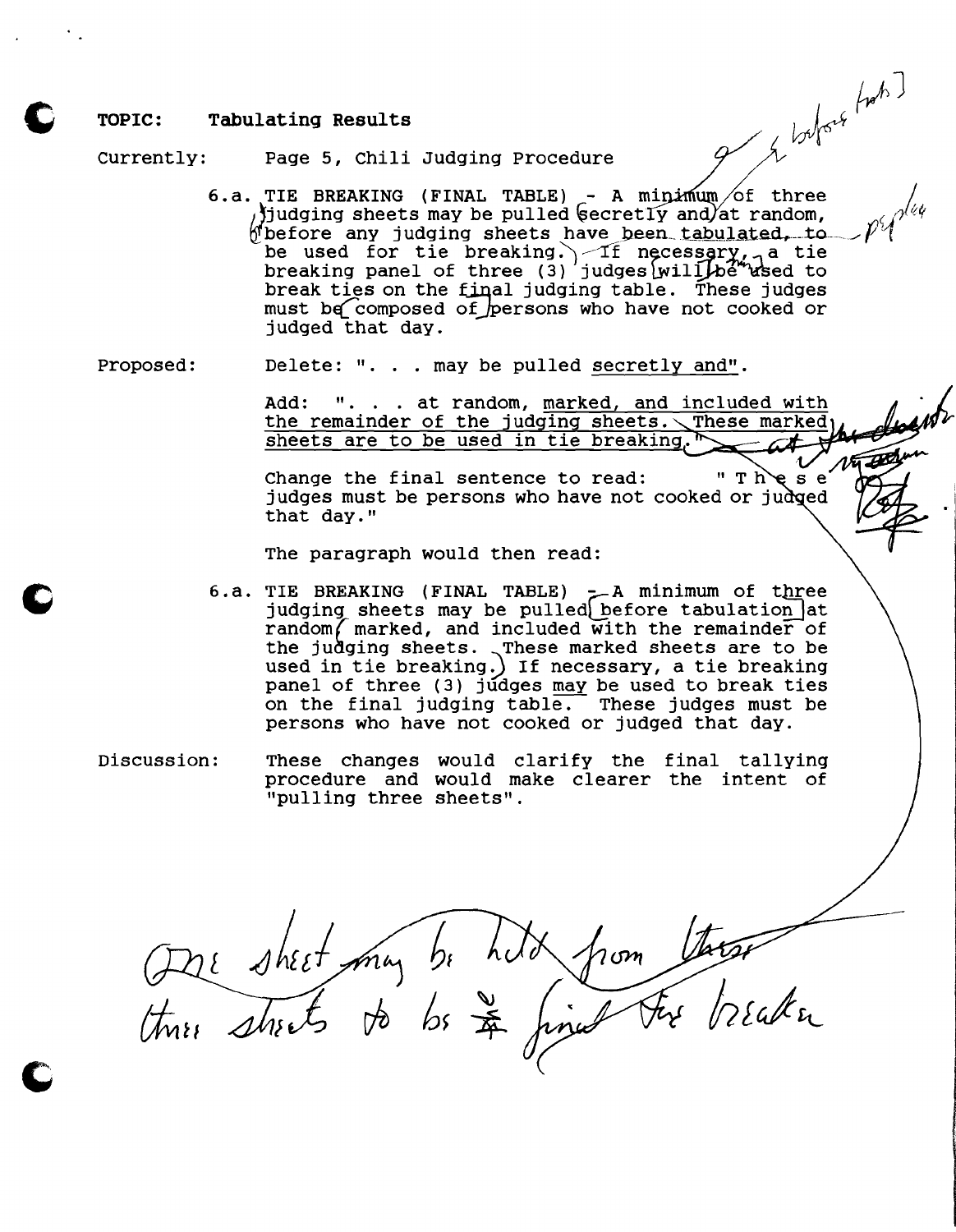TOPIC: One Name Per Show Team )

Currently: Page 7, Showmanship Rules

1.b. ONE NAME PER SHOW TEAM -  $\wedge$  showmanship teams must  $enter[a]$  cookoffs/under the same name and mailing  $address$   $(in$  order to avoid confusion in the recording of showmanship points.

Proposed: Delete: ". . . must enter all cookoffs".

Change wording to read:

ONE NAME PER SHOW TEAM -  $\frac{\partial V}{\partial S}$  how manship teams must enter cookoffs in any one chili year under the same name and mailing address. This will ensure showmanship points are properly awarded and recorded.  $\sim$  $\sim 10^{11}$  km  $^{-1}$  .

 $\mathcal{O}(\mathbb{R}^2)^{1/2}$  and  $\mathcal{O}(\mathbb{R}^2)$  . The contribution of the first state of  $\mathbb{R}^2$ 

Discussion: Clarification.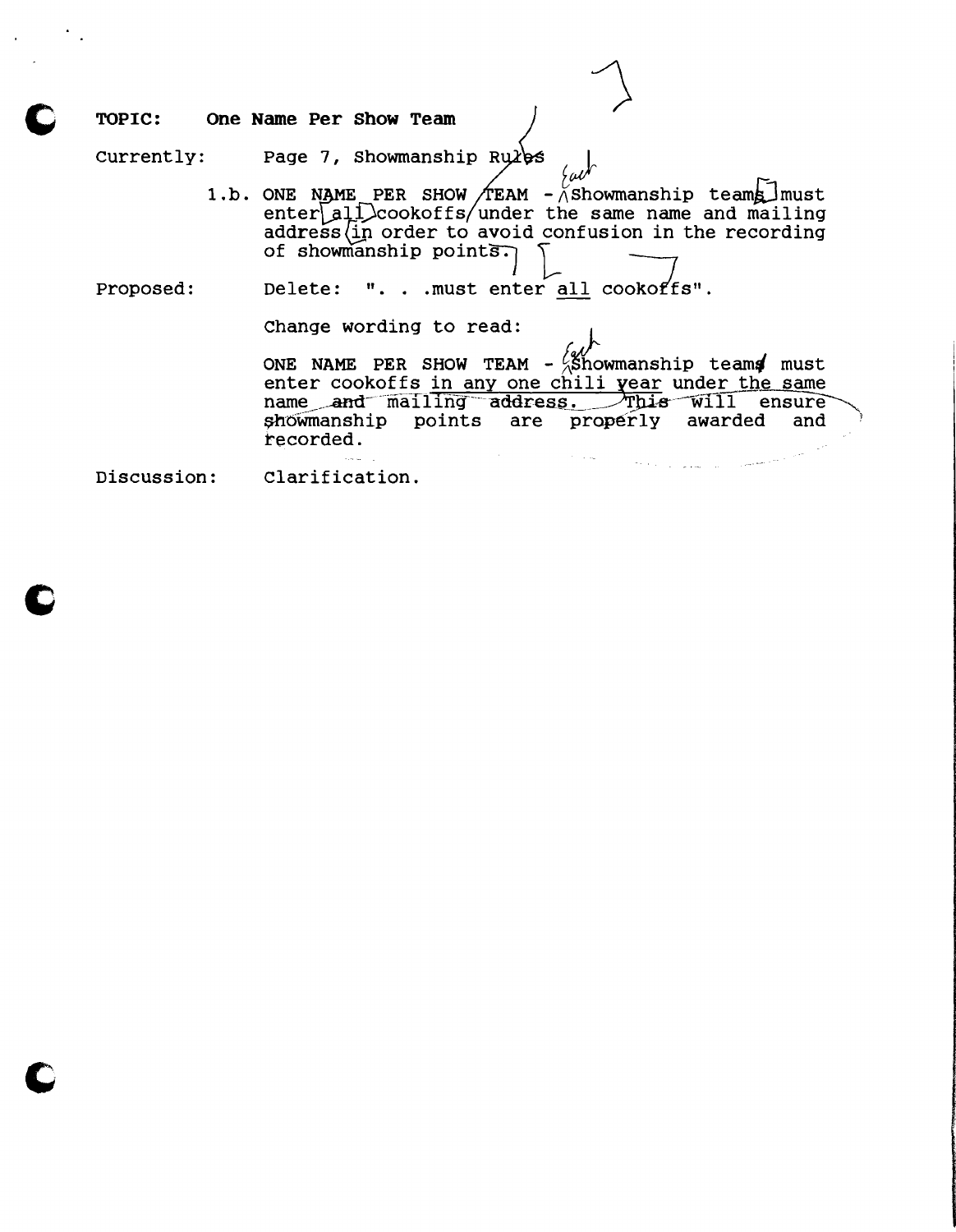#### TOPIC: Showmanship Judging Sheets

currently: The rules or procedures do not specify that the showmanship jUdging sheets should become a part of the record and, therefore, must be kept.

proposed: Addition to RECORDING WINNERS -- which, by the way, should be number 6 on Page 8 of the Showmanship Judging Procedure:

 $(5/6.)$ 

RECORDING WINNERS - Chili and showmanship winners<br>will be recorded on Official CASI tally sheets and mailed to CASI for sanctioning points to be awarded . . . [Showmanship judging sheets are to be given to the head judge or cookoff CASI official for retention with the chili cookoff records.

Discussion: This aids in preserving the integrity of the showmanship judging process and permits inspection of the judging sheets after winners are announced.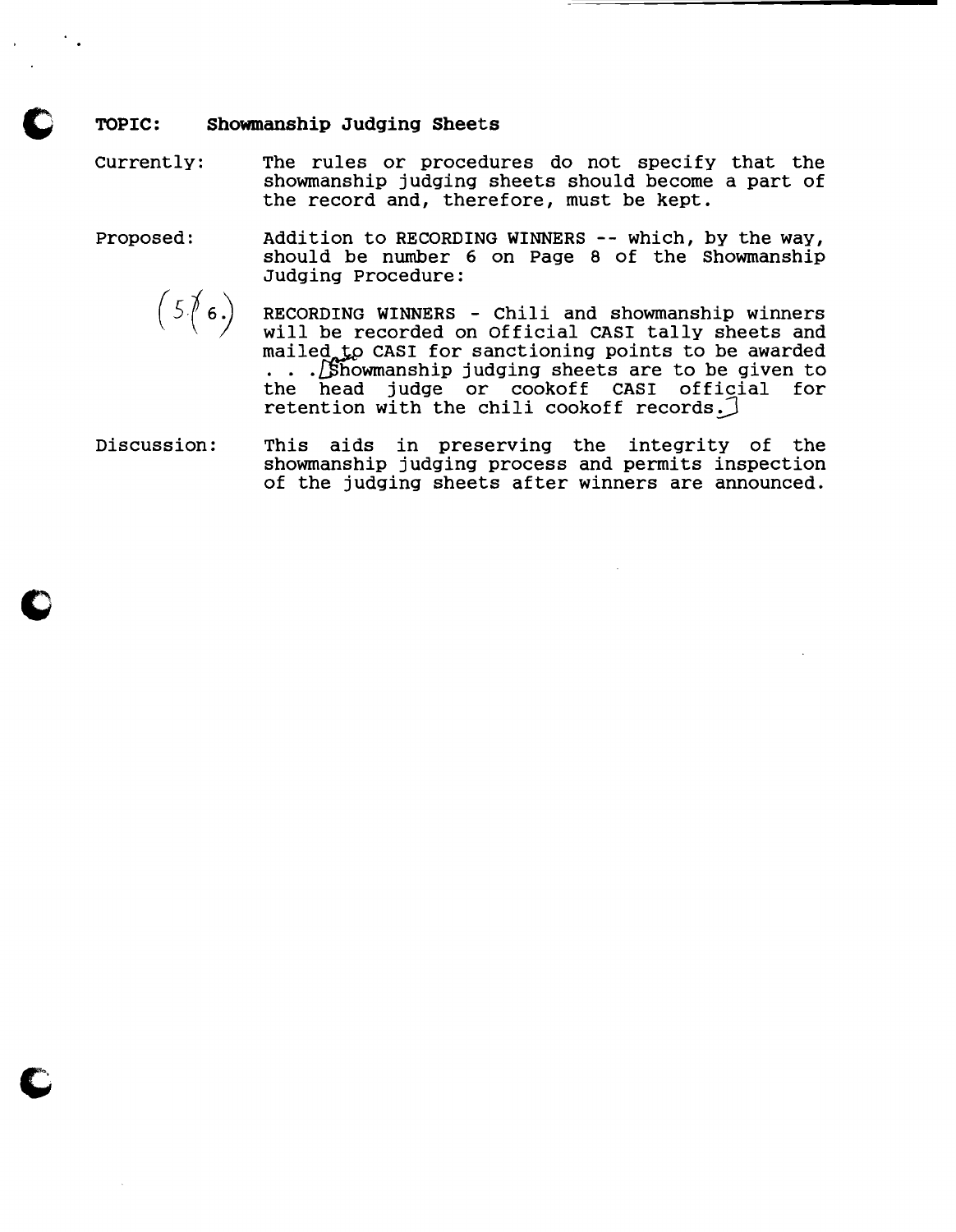#### TOPIC: Documentation

Currently: Page 9, Requirements For A Sanctioned Cookoff

- A.2.a. DOCUMENTATION Documentation of significant "other" publicity must accompany the Official CASI Tally Sheet, entry list, and fees sent to CASI within thirty (30) days after the cookoff.
- Question: HAS THIS BEEN DONE IN THE PAST?
- Discussion: The CASI Official Tally Sheet does not make this a<br>required on its face. What constitutes such required on its face. publicity? If this is needed for sanctioning, a declaration of such should be added to the Tally Sheet: "A complete list of cooks, a check (\$1.00 per cook), and evidence of publicity must be sent in with the Tally Sheets. This must be completed for sanctionl"

Some standardization needs to take place.

Along with this, the procedure on Page 10, 6. SEND TALLY SHEET . . . does not make mention of "other" publicity. This section, again, either needs to add the requirement of publicity submission or drop the publicity submission section from the procedures.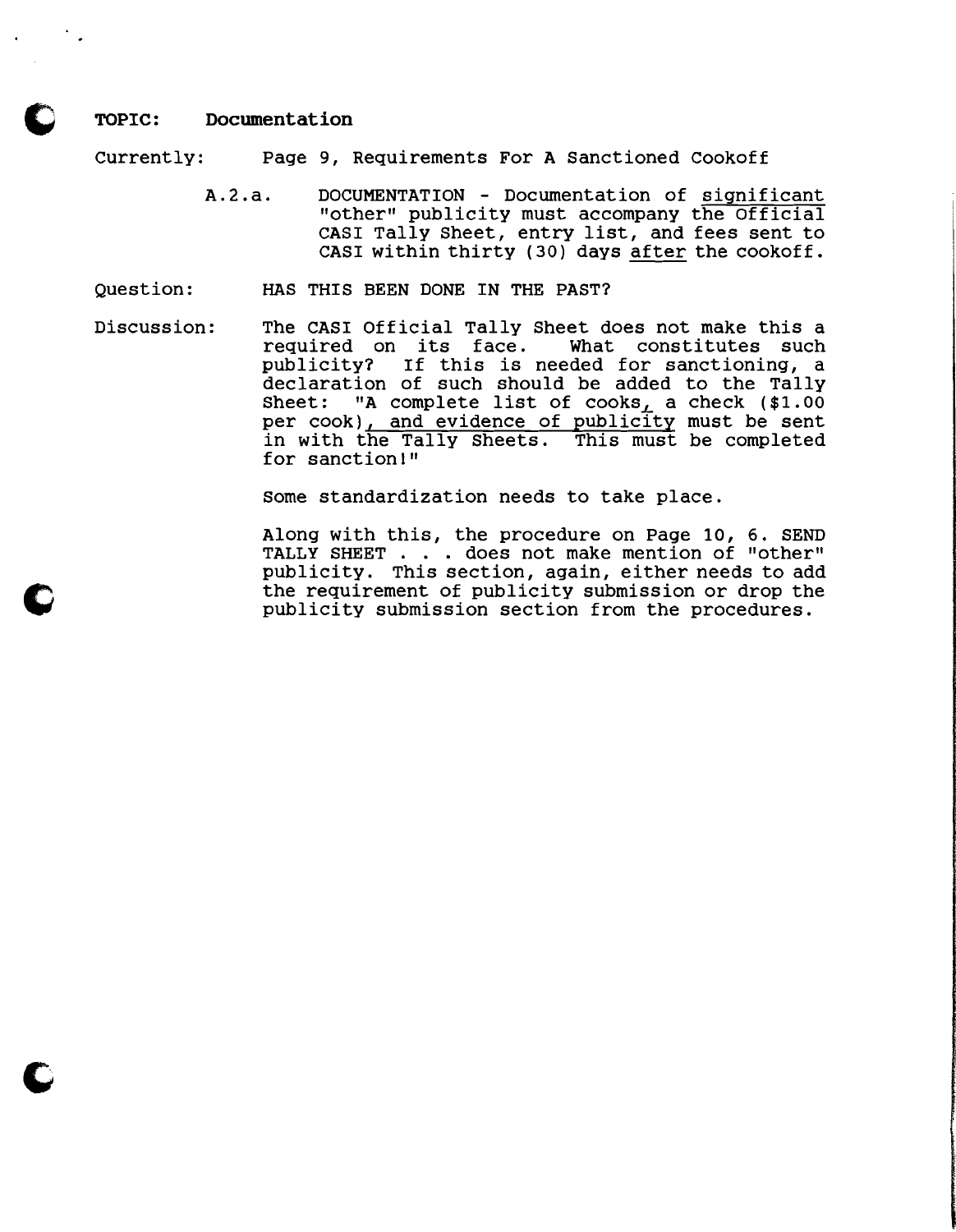# **TOPIC: Amplification**

Currently: Page 7, Showmanship Rules

- 2.d. . . . Decisions on volume and power source  $\sqrt{s}$  at the discretion . . .
- Proposed: . . . Decisions on volume and power source are at the discretion . . .
- Discussion: Grammatical error.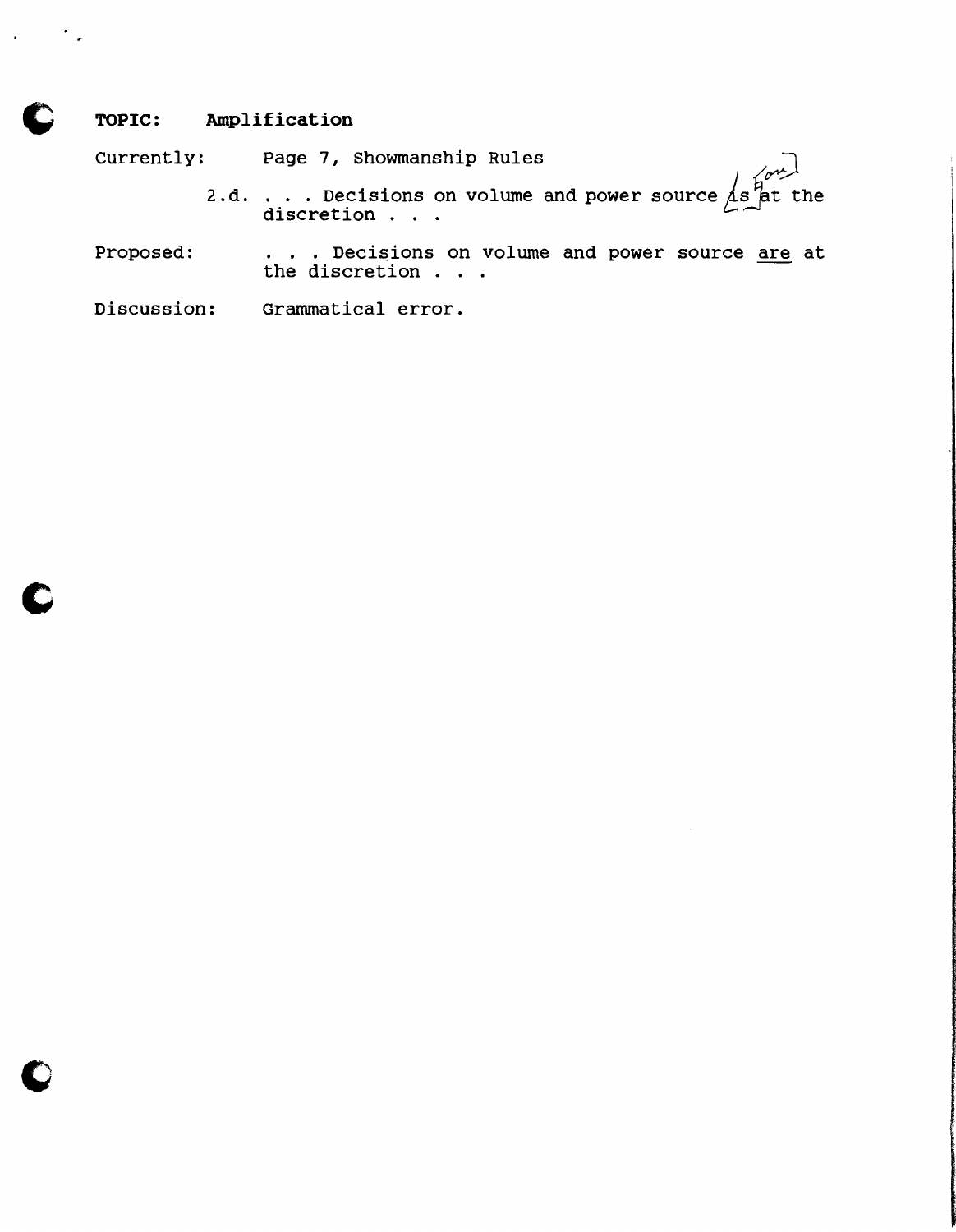#### TOPIC: Grammatical changes

Currently: Page II, CASI Sanctioned Cookoff

- B.2. ". . . If a group  $\int$  choses to use a location previously used by another sponsoring organization,  $\sim$  they/must apply . . ."
- Proposed: ". . . If a group chooses to use a location previously used by another sponsoring organization, it must apply . . ."

#### currently: Page 16, Guidelines For Chili Cookoffs

What Is A Chili Cookoff?

". . . Chili is prepared from scratch at the cookoff site and judged on  $\bar{a}$  bet criteria . . . Showmanship also is judged by a panel of judges based on  $\overline{a}$  set criteria."

Proposed: ". . . Chili is prepared from scratch at the cookoff site and judge on set criteria... Showmanship also is judged by a panel of judges based on set criteria."

Discussion: Grammatical.